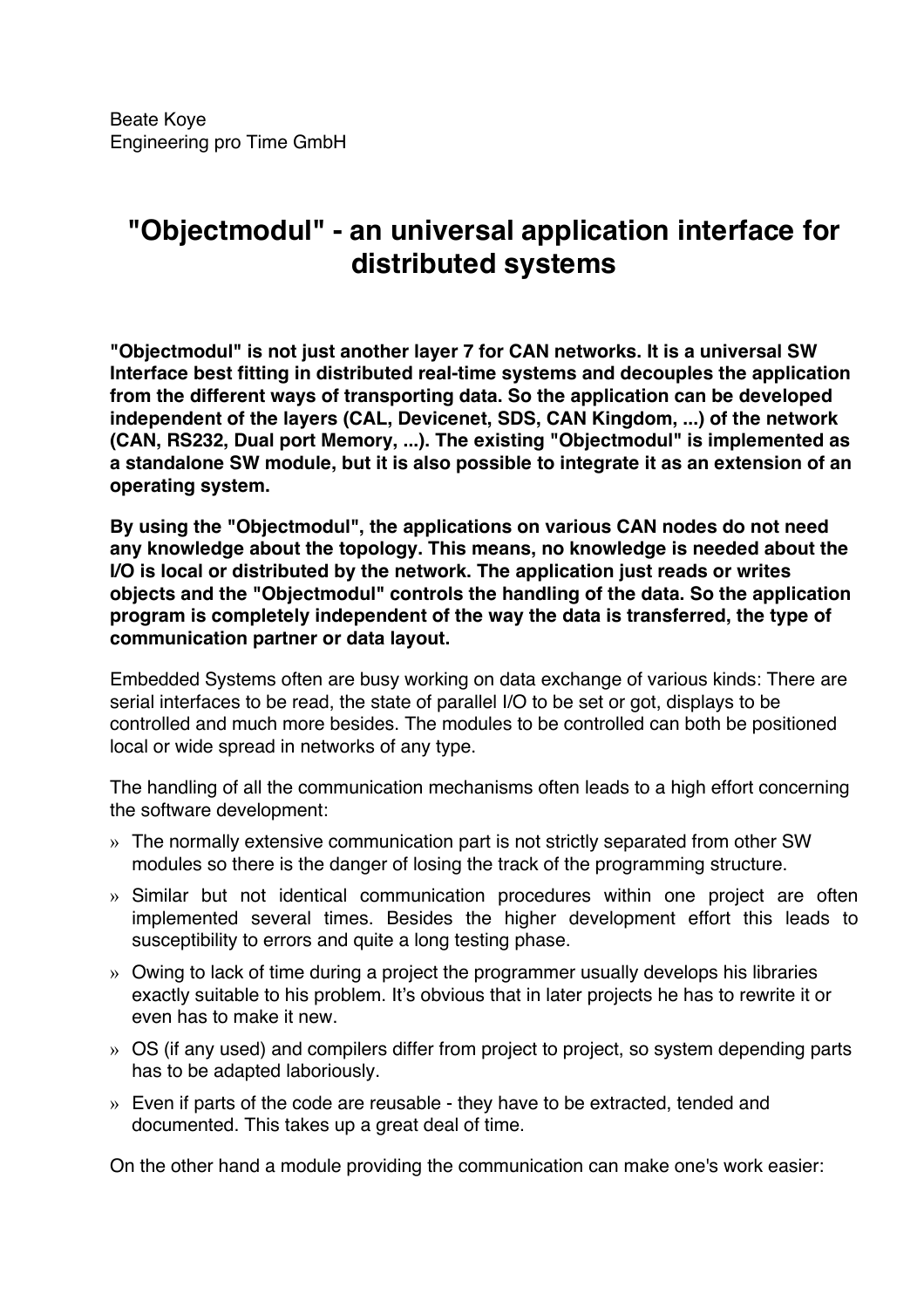- » ... a tool which is separated from other modules, so the software is better structured and therefore easier to be developed, serviced, tested, varied, expanded, ...
- » ... a tool which has the same uniform interface to all modules but offers a lot of different attributes and for that reason is universal and easy to use.
- » ... a tool which can be used in most diversity projects with differing controllers, compilers and operating systems.
- » ... a tool which is slim enough to fit in almost every system and fast enough to be a real alternative to conventional solutions.

And precisely here the "Objectmodul" comes into operation. As an intelligent data manager, it offers a uniform interface, no matter what should be controlled.

## **+++ a Definition +++**

In principle the "Objectmodul" is an instance for saving and restoring data sets. The data itself and its attributes are called "objects". Objects can be: The on/off state of a motor, the text of a display, the value of an AD converter, a file to be downloaded, data to be exchanged between software modules, ...

The attributes of an object influence its behaviour at runtime. They are set during installation of an object (this is when an object comes into live) or via function parameters when the object is accessed to. The lifetime of an object begins with its installation and ends with its destallation. That is to say: all the memory space which an object needs is just reserved during the object's presence.

## **+++ Storing Data +++**

For buffering its data, an object needs a connected memory area which is used as a FIFO buffer. When installing an object, the size of an element and the capacity of the FIFO buffer is fixed and the resulting memory area is allocated. In other words, the capacity of the buffer does not change during the lifetime of an object. When an object is no longer in use, its memory can be deallocated by destalling the object.

By the way, some may wonder why the object's capacity is not adapted to its actual contents (dynamically space allocation during object lifetime). This is because the programmer can keep the overview of the memory resources. Thus it never can come to a lack of memory when receiving data can't be processed in time. What is more, it's a preventive of fragmented memory which often causes some memory managers to work incorrectly.

## **+++ Basic Functionality +++**

In simplest case the "Objectmodul" can be used as a normal FIFO buffer. You create an object with the specification of information length (element size) and the number of elements in the buffer. Now you have created the buffer where you can read from and write into. Buffer overflow and underflow will result in an error return.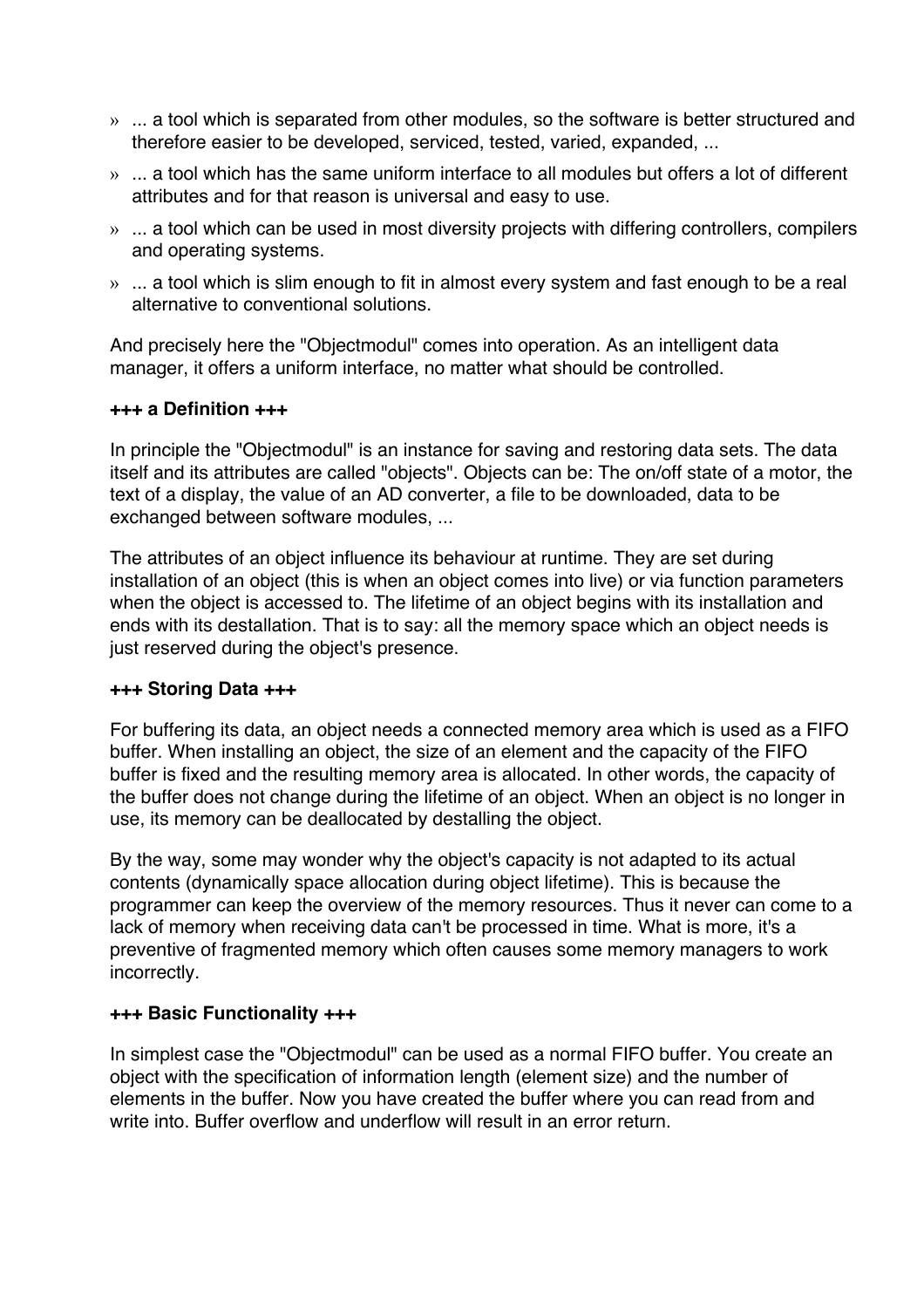It may be useful to deactivate the overflow or underflow control. It's possible to configure. This is usually needed for objects that only consists of one element, for example a buffer containing the current date and time. Thereby the buffer can be always updated and readout when needed. The exception is the control of the first read access: There is no sense in reading-out a buffer with undefined contents.

## **+++ Relief of Application +++**

The purpose of the "Objectmodul" is to take the load off other modules. For example, the application should only be concerned as less as possible with the data transfer to or from the HW drivers.

To divide the communication mechanisms from the application, the "Objectmodul" offers an interface to data collection. This means, the information to be transfered can be split up into pieces. You can access to parts of one object element ("blocks"). For instance this is required to feed the drivers with slices it can work with.

If you need to transfer data via Can which consists of, say, fourteen Bytes you write the information into the buffer at once (this is what the application does). Your Can driver reads out the memory in blocks of up to eight bytes. When coming to the end of the element, the reading instance will be informed about the last valid bytes. Of course likewise it's possible to write the data in blocks which is needed every time you receive data from drivers.

As a result of this, the "Objectmodul" can take over parts of higher protocol layers such as CAL.

## **+++ Signals +++**

The best feature of all is the automatically signalising when one element is complete and this additionally in a way you decide. This is only possible because in this occurrence your own defined functions will be called.

First, you can decide *whether* and *how many* actions have to be done. Just install your defined functions consisting of a pointer to your function and one parameter of the function. This can be done at any time after you have installed the concerning object. Of course, you can destall single functions whenever you want.

Every object can contain several functions. And every function can be configured individual. The interesting point is that diverse objects can use the same functions, but the attributes of equal functions can vary.

Second, it's your decision *in which case* the functions have to be called. Suppose you have a device which sends its status periodically. One Function watches whether the status arrives in time. The other one only becomes active when the status changes i.e. an error is reported. Each function can be told whether it should be called either information has been *received* or *changed*.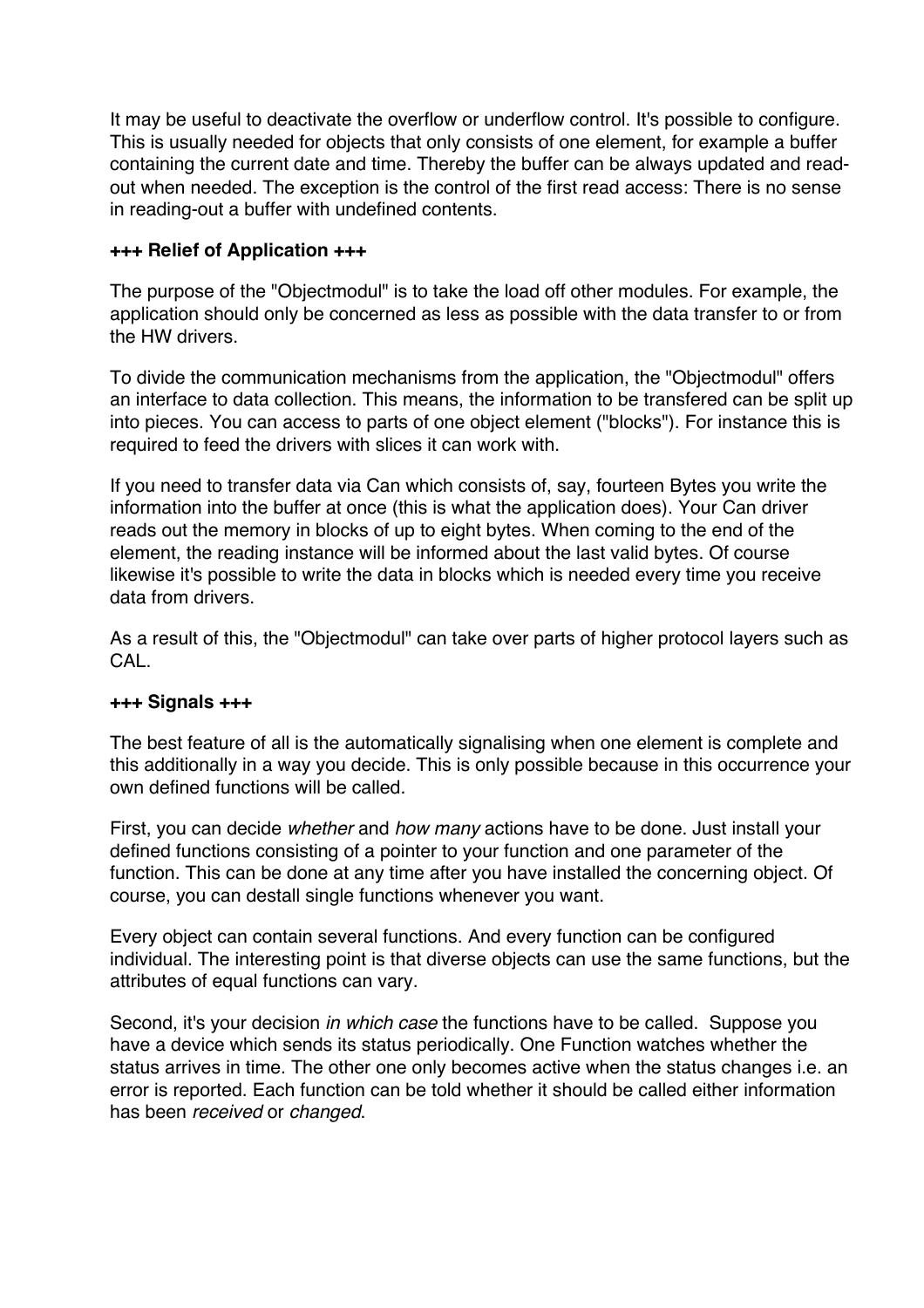Third, you can decide *when* a function shall be called. They can be called either *automatically* when the element has become complete, or *manual* by function call. The last case means that some functions can be prevented from executing. Becomes a data array ready, the concerning functions will just be marked. Next time when you tell the object a manual function call, this marked functions will be executed one by another.

## **+++ Varying Data Length +++**

At the beginning we said that an object, when installed, contains of a constant number of elements with a constant element size. But sometimes you are concerned with data which lengths vary.

A case in point: one module in the network has to control a display contending 25 columns. The text which has to be displayed is provided by the net. Because it is really not useful to transfer 25 bytes when the real information is less, you have the opportunity of manually finishing object writing when you detect the end of the transferred data. Then the behaviour of the "Objectmodul" then is like the element had been completed. To use the received data correctly, both the receiving and the reading instance must know the end syntax of your data. In this case this might be a terminating null character.

## **+++ Aborting +++**

Reverse, you can also cancel the write process. Imagine, you get data in slices and suddenly notice the data is not valid. Then you can throw away the entries of the actual element you have done so far.

## **+++ System Independence +++**

After having had a view on the functionality we now should examine how the "Objectmodul" can be used in different systems.

The code is written in ANSI-C. However, data types which are system depending ("int") were not used. Instead of this the types are defined separately. By this, the code is reusable with only adapting one header file. Furthermore the code was developed so robust that compiler which do not work 100 per cent ANSI-C compatible should not have any problems with this code.

Apart from this, the interface to the OS may be adapted. More exactly, you need one semaphore when a multitasking system is used, otherwise the concerning functions remain empty. If needed, memory access can also be modified.

To sum up, adaptation is very simple and almost without any effort.

#### **+++ Performance +++**

In spite of the wide variety of functionality, the "Objectmodul" hardly needs additional space. In opposite to the separate development of all communication mechanisms it even needs less space.